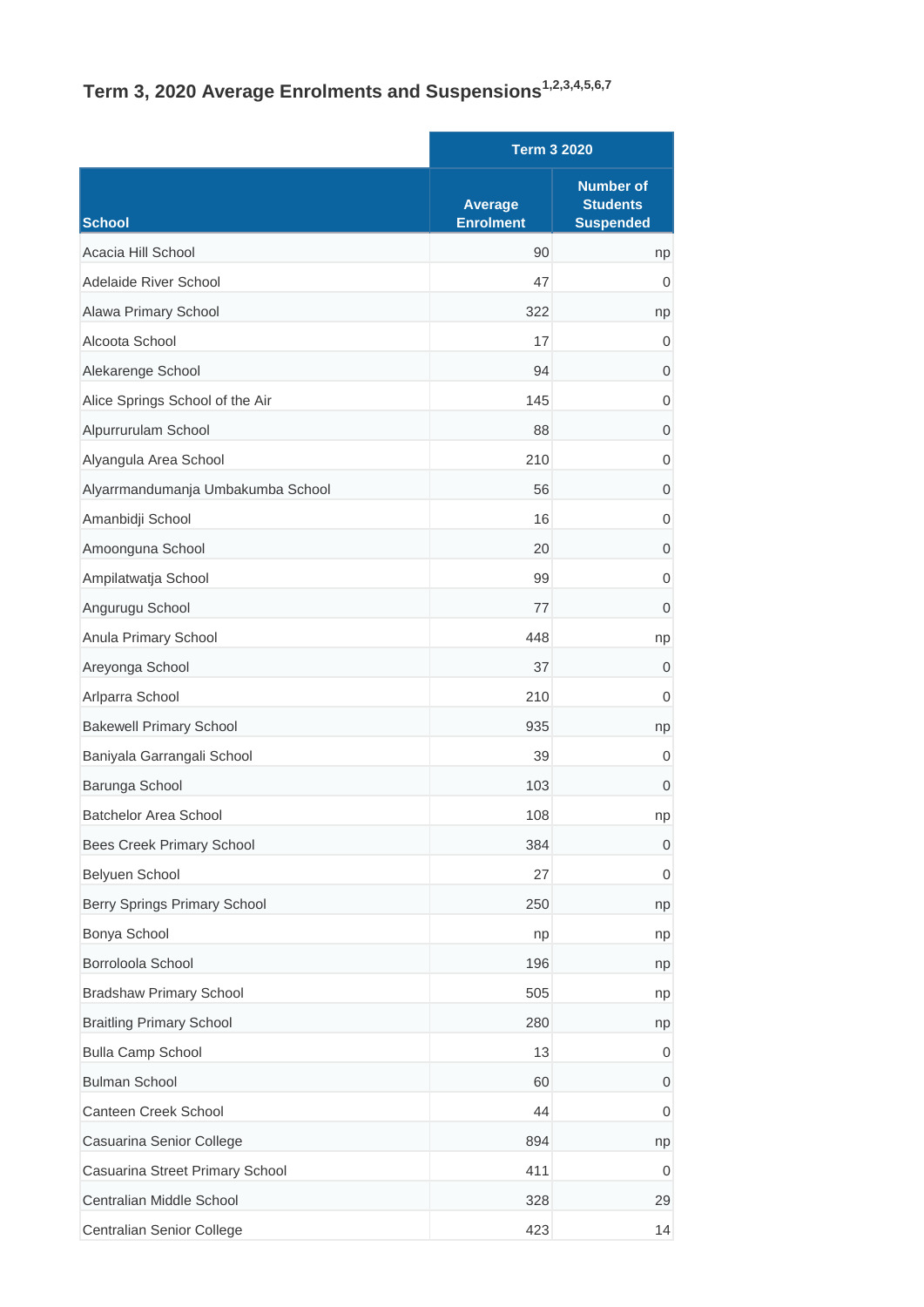| Clyde Fenton Primary School          | 212  | 13          |
|--------------------------------------|------|-------------|
| Darwin High School                   | 1236 | 21          |
| Darwin Middle School                 | 865  | 12          |
| Douglas Daly School                  | 12   | 0           |
| Dripstone Middle School              | 523  | 14          |
| <b>Driver Primary School</b>         | 524  | np          |
| Dundee Beach School                  | 21   | 0           |
| <b>Durack Primary School</b>         | 465  | $\mathbf 0$ |
| <b>Elliott School</b>                | 64   | 0           |
| Epenarra School                      | 44   | 0           |
| Finke School                         | 31   | $\mathbf 0$ |
| <b>Forrest Parade School</b>         | 105  | 0           |
| Gapuwiyak School                     | 222  | np          |
| <b>Gillen Primary School</b>         | 236  | 0           |
| Girraween Primary School             | 504  | 0           |
| <b>Gray Primary School</b>           | 329  | np          |
| Gunbalanya School                    | 231  | 0           |
| <b>Haasts Bluff School</b>           | 24   | $\mathbf 0$ |
| Harts Range School                   | 60   | $\mathbf 0$ |
| Henbury School                       | 143  | np          |
| <b>Howard Springs Primary School</b> | 293  | np          |
| Humpty Doo Primary School            | 397  | np          |
| Imanpa School                        | 17   | 0           |
| Jabiru Area School                   | 188  | np          |
| Jilkminggan School                   | 87   | $\mathbf 0$ |
| Jingili Primary School               | 313  | np          |
| Kalkaringi School                    | 169  | 0           |
| Karama Primary School                | 189  | np          |
| Katherine High School                | 540  | 33          |
| Katherine School of the Air          | 201  | 0           |
| Katherine South Primary School       | 345  | np          |
| Kintore Street School                | 57   | 0           |
| Lajamanu School                      | 190  | 0           |
| Laramba School                       | 62   | $\mathbf 0$ |
| Larapinta Primary School             | 374  | np          |
| Larrakeyah Primary School            | 528  | $\mathbf 0$ |
| Laynhapuy Homelands School           | 124  | 0           |
| Leanyer Primary School               | 579  | np          |
| Ludmilla Primary School              | 116  | 0           |
| MacFarlane Primary School            | 203  | np          |
| Malak Primary School                 | 218  | np          |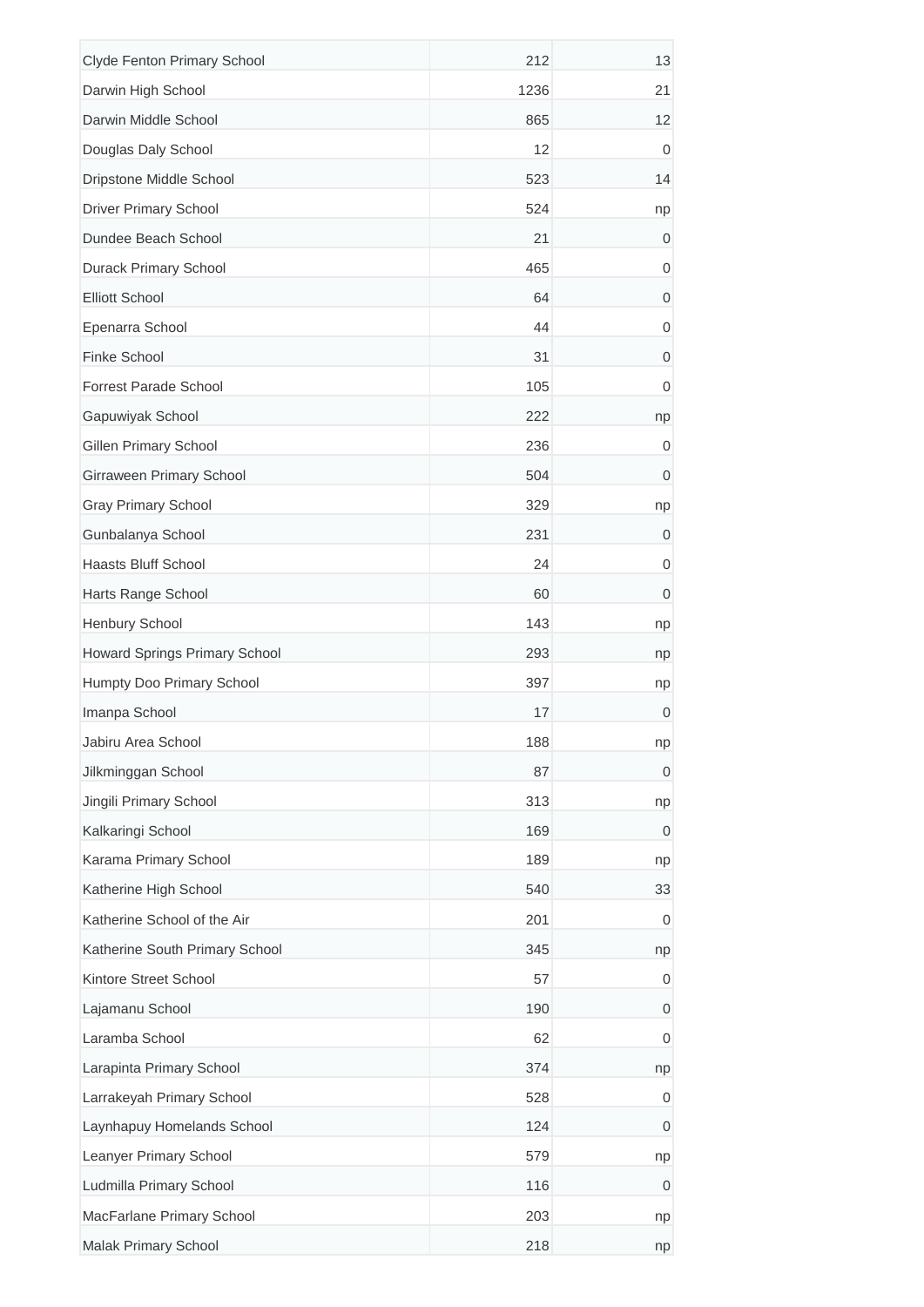| Mamaruni School                                 | 50   | $\mathbf 0$      |
|-------------------------------------------------|------|------------------|
| Maningrida College                              | 542  | $\mathbf 0$      |
| Manunda Terrace Primary School                  | 170  | np               |
| Manyallaluk School                              | 25   | 0                |
| Mataranka School                                | 34   | 0                |
| Mbunghara School                                | 18   | $\mathbf 0$      |
| Middle Point School                             | 32   | $\mathbf 0$      |
| Milikapiti School                               | 59   | $\mathbf 0$      |
| Milingimbi School                               | 325  | $\mathbf 0$      |
| Millner Primary School                          | 212  | np               |
| Milyakburra School                              | 15   | 0                |
| Minyerri School                                 | 202  | np               |
| Moil Primary School                             | 199  | 0                |
| Moulden Primary School                          | 274  | np               |
| Mount Allan School                              | 37   | 0                |
| Mulga Bore School                               | 13   | 0                |
| Murray Downs School                             | 17   | $\mathbf 0$      |
| Mutitjulu School                                | 25   | $\mathbf 0$      |
| Nakara Primary School                           | 596  | $\mathbf 0$      |
| Nemarluk School                                 | 175  | 0                |
| <b>Neutral Junction School</b>                  | 19   | $\mathbf 0$      |
| Newcastle Waters School                         | 18   | 0                |
| Nganambala School                               | 26   | $\mathbf 0$      |
| Nganmarriyanga School                           | 131  | $\boldsymbol{0}$ |
| Ngukurr School                                  | 257  | np               |
| Nhulunbuy High School                           | 317  | np               |
| Nhulunbuy Primary School                        | 421  | np               |
| Nightcliff Middle School                        | 366  | np               |
| Nightcliff Primary School                       | 660  | $\mathbf 0$      |
| Northern Territory School of Distance Education | 511  | $\mathbf 0$      |
| Ntaria School                                   | 168  | 0                |
| Numbulwar School                                | 143  | np               |
| Nyirripi School                                 | 37   | 0                |
| Palmerston College                              | 1200 | 68               |
| Papunya School                                  | 125  | $\mathbf 0$      |
| Parap Primary School                            | 504  | $\mathbf 0$      |
| Peppimenarti School                             | 60   | $\mathbf 0$      |
| Pigeon Hole School                              | 26   | 0                |
| Pine Creek School                               | 47   | $\mathbf 0$      |
| Pularumpi School                                | 48   | $\mathbf 0$      |
| Ramingining School                              | 267  | np               |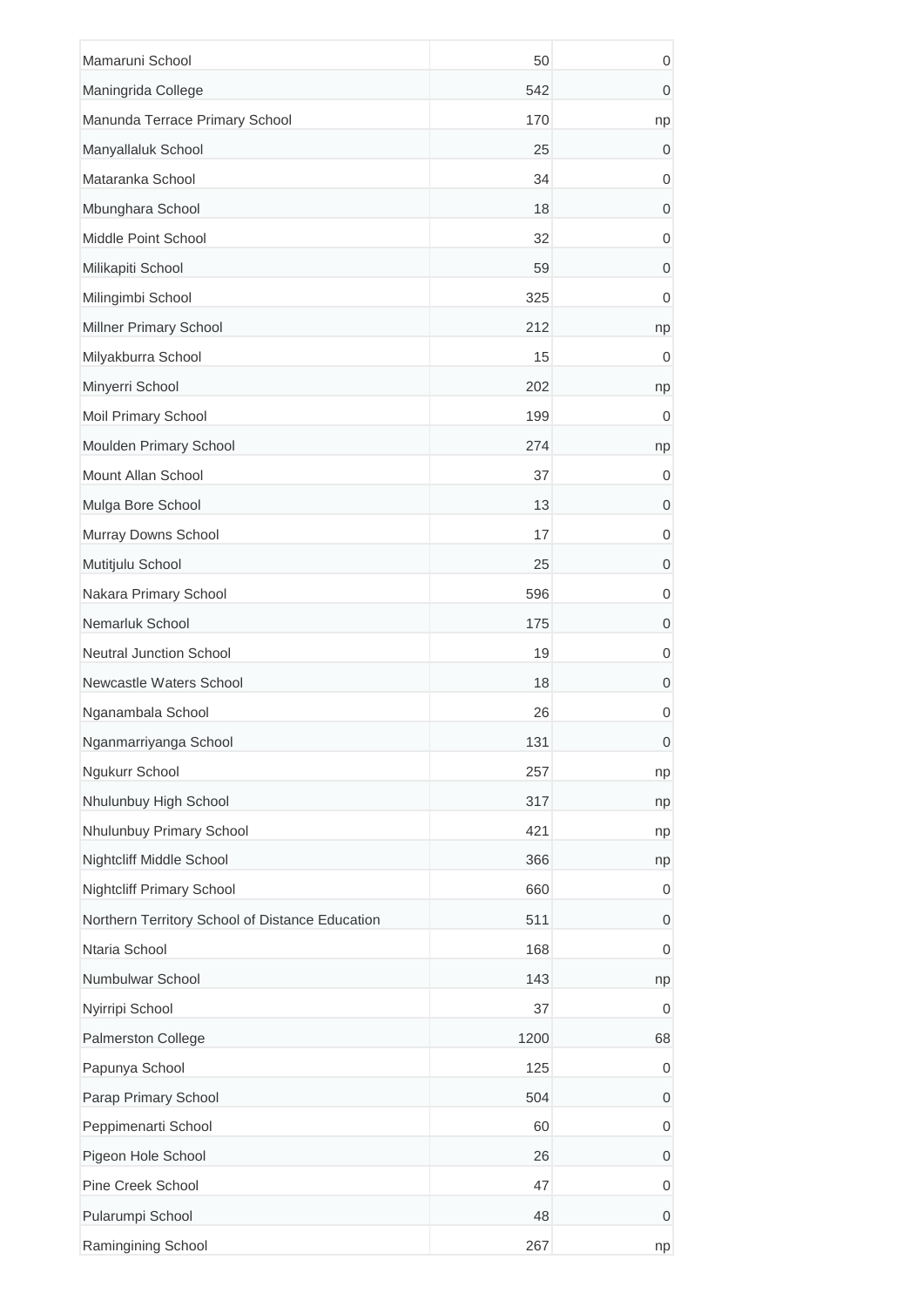| Robinson River School               | 53   | 0                |
|-------------------------------------|------|------------------|
| Rockhampton Downs School            | 28   | $\mathbf 0$      |
| Rosebery Primary School             | 513  | np               |
| Ross Park Primary School            | 484  | 0                |
| Sadadeen Primary School             | 214  | np               |
| Sanderson Middle School             | 396  | 47               |
| Shepherdson College                 | 535  | 0                |
| <b>Stirling School</b>              | 17   | $\mathbf 0$      |
| Stuart Park Primary School          | 659  | 0                |
| Taminmin College                    | 1159 | 59               |
| Tennant Creek High School           | 198  | np               |
| <b>Tennant Creek Primary School</b> | 400  | 12               |
| <b>Timber Creek School</b>          | 38   | np               |
| <b>Tipperary Station School</b>     | np   | np               |
| Titjikala School                    | 36   | 0                |
| Ti Tree School                      | 58   | 0                |
| Top End School of Flexible Learning | 80   | 0                |
| Urapunga School                     | 30   | 0                |
| Wagaman Primary School              | 299  | $\mathbf 0$      |
| Wallace Rockhole School             | 22   | 0                |
| Walungurru School                   | 59   | $\mathbf 0$      |
| Wanguri Primary School              | 388  | 0                |
| Warruwi School                      | 118  | np               |
| Watarrka School                     | np   | np               |
| Watiyawanu School                   | 58   | np               |
| Willowra School                     | 49   | 0                |
| Woodroffe Primary School            | 460  | np               |
| <b>Woolaning School</b>             | np   | np               |
| Woolianna School                    | 41   | 0                |
| <b>Wugularr School</b>              | 132  | $\mathbf 0$      |
| Wulagi Primary School               | 280  | np               |
| Yarralin School                     | 60   | np               |
| Yirrkala School                     | 143  | 0                |
| Yuendumu School                     | 225  | 0                |
| <b>Yulara School</b>                | 46   | $\mathbf 0$      |
| Zuccoli Primary School              | 170  | $\boldsymbol{0}$ |